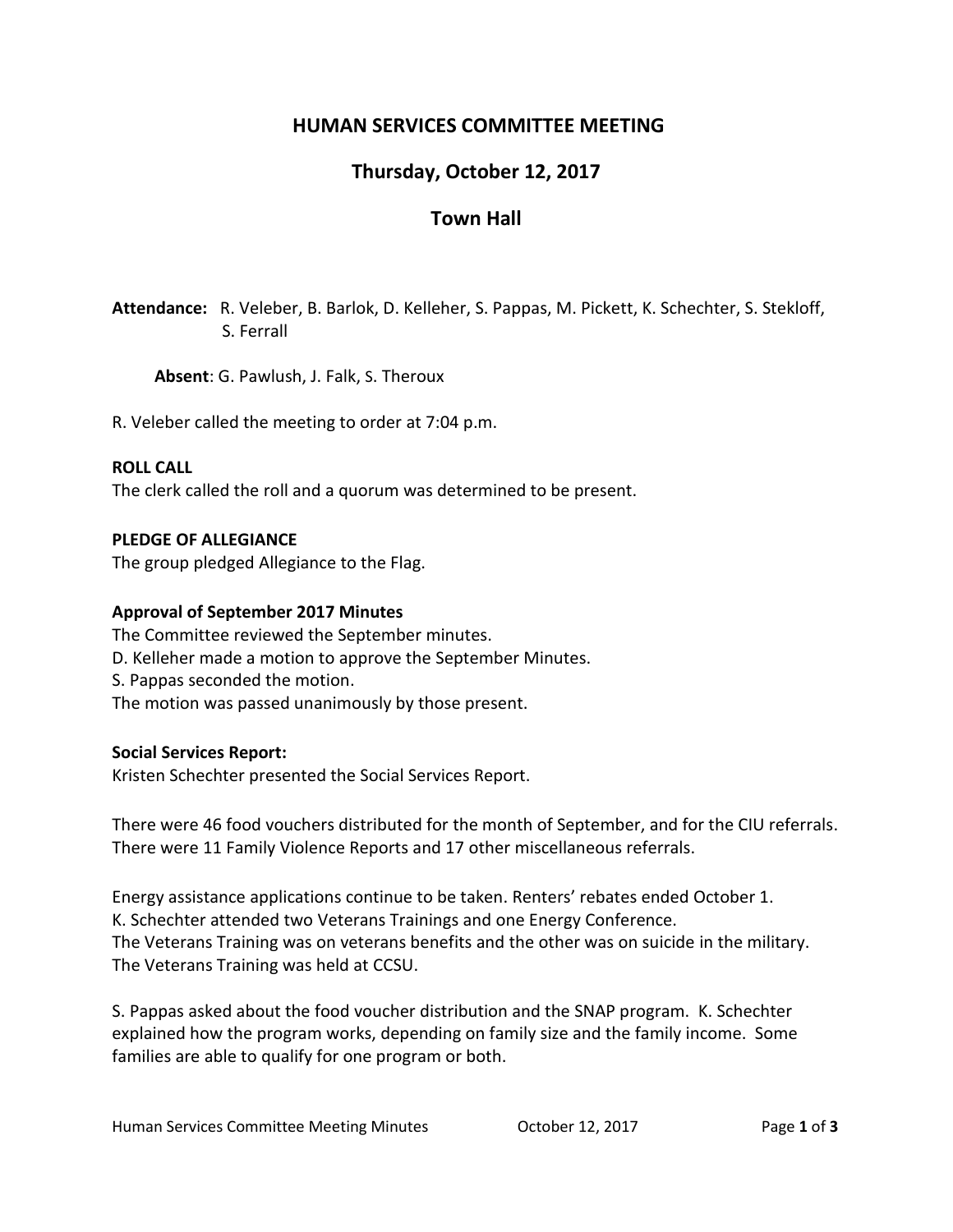#### **Senior Services Report:**

S. Theroux was not in attendance but submitted the attached report to the Clerk.

There was discussion about alcoholism on the rise for the senior population. S. Pappas inquired about AAA meeting for older adults; S. Ferrall replied that the meetings are listed on the town's website.

There was a suggestion to have someone come and speak about alcoholism at the Senior Center.

**Town Council Update** – Jeffrey Falk was absent; therefore, there was no update.

#### **Old Business**:

Files of Life distribution – R. Veleber stated that this item will be tabled until the first of the year.

#### **New Business:**

Letter of Resignation from G. Pawlush - This letter has gone to the Town Clerk. There was a Motion to accept the Letter of Resignation of G. Pawlush by S. Pappas; seconded by S. Stekloff.

The motion was passed unanimously by those present.

D. Kelleher asked the Chairman for her last day on the Committee. R. Veleber responded that the date is January 31, 2018.

There was a discussion about the increase of opioid use and having a speaker come and have a discussion on this topic.

There was a Motion to adjourn the meeting by S. Pappas, at 7:45 p.m., seconded by M. Pickett. The motion was passed unanimously by those present.

Next meeting is scheduled for Thursday, November 9, 2017 at 7:00 pm in Room 207-209 in the Town Hall.

Respectfully Submitted,

Augela 385

Angela Izzo